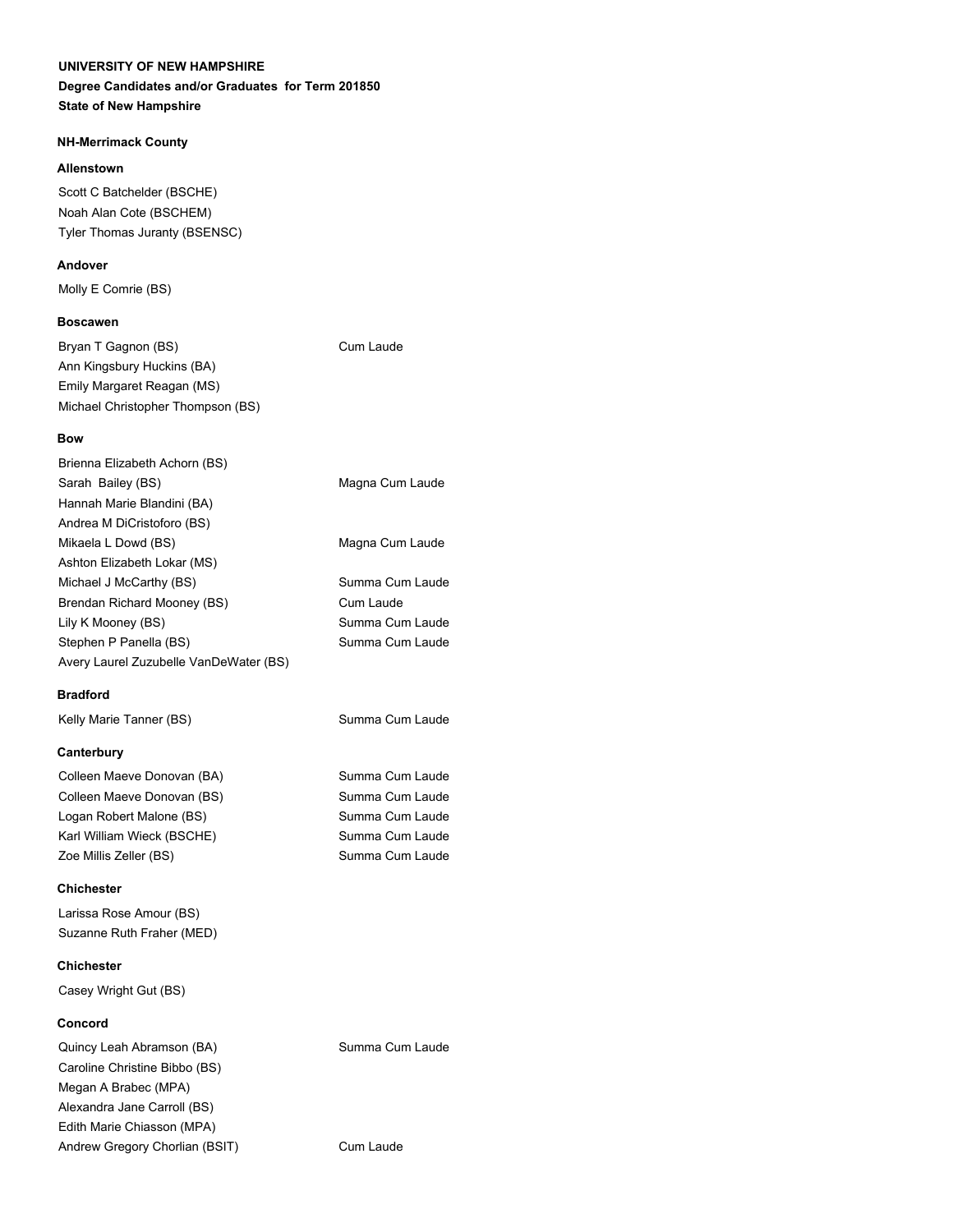### **Degree Candidates and/or Graduates for Term 201850 State of New Hampshire**

| Concord                                 |                 |
|-----------------------------------------|-----------------|
| James T Doyle (MBA)                     |                 |
| Rowan D Ferrier (BS)                    |                 |
| Rebecca Ann Glaze (MSW)                 |                 |
| Emily Anne Hewey (BA)                   |                 |
| Kyle I Mann (BA)                        | Magna Cum Laude |
| Sam Leonard Marquis (BA)                |                 |
| Hannah Grace Matillano (BA)             |                 |
| Keanan Patrick McGonigle (BS)           |                 |
| Cara Lynn McQueeney (BS)                |                 |
| Bradley Allen Morse (BA)                |                 |
| Katarina Ann Murphy (BS)                |                 |
| Alexander Vladimirovich Saveliev (BSCS) | Magna Cum Laude |
| Anshu Shrestha (MBA)                    |                 |
| Zachary James Speigel (BA)              |                 |
| Karyn Leigh Stone (BS)                  |                 |
| Ari Nicholas Toumpas (BA)               | Summa Cum Laude |
| Marissa Alexandrine Urbanek (BS)        |                 |
| Heidi Beth Viehoff (BA)                 |                 |
| Francis S Wrightington (BA)             |                 |
|                                         |                 |

#### **Concord**

Kristen Ann Perreault (MED) Rudra Lal Timsina (MS)

#### **Contoocook**

| Cooper Daniel Bloch (BS)     |                 |
|------------------------------|-----------------|
| Chelsea Anne Bonollo (BA)    | Magna Cum Laude |
| lan Thomas Hamilton (MBA)    |                 |
| Mary Clare Kusturin (MSW)    |                 |
| Sean P Mackenzie (BSCS)      |                 |
| Michael James McGrath (BS)   |                 |
| Christine R Spaulding (BSBE) | Summa Cum Laude |
|                              |                 |

Cum Laude Summa Cum Laude

#### **Danbury**

Jesse Merton Austin (BA) Summa Cum Laude

#### **Dunbarton**

| Paige Ashley Belanger (MED)   |
|-------------------------------|
| Emily E Belisle (BSENVE)      |
| Shannon Elizabeth Casey (MS)  |
| Zachary Nolan Harris (BS)     |
| Tyler Freese Herrick (BS)     |
| Carmella Lynn St. Pierre (BS) |

#### **Epsom**

James Coburn Blunt (BS) Cum Laude Michael Joseph Grenier (BSME) Stephanie Mae Langlais (BA)

#### **Franklin**

Jacob Edmond Gagne (BA)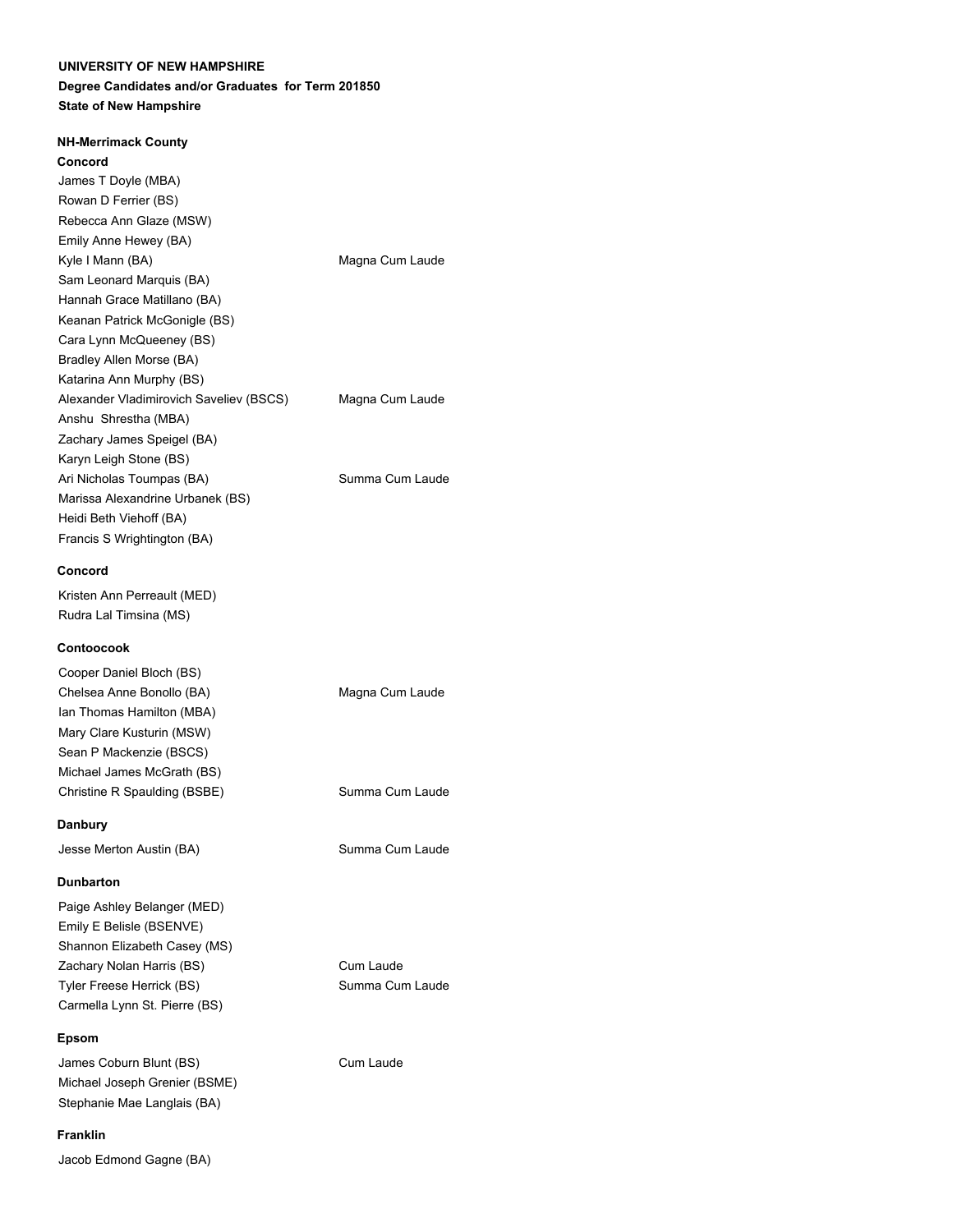#### **Degree Candidates and/or Graduates for Term 201850 State of New Hampshire**

### **NH-Merrimack County**

**Franklin** Brittany Louise Little (MSW)

## **Henniker**

Travis Blackstone Borruso (AAS) Emily G Claire (BS) Jill Anne Frink (BS) Kamini Maren Sophia Jorgensen (BS) Lyndsay Julia Kenney (BS) Eric Loc (BSEE) Cum Laude Daniel R Madison (MPA) Samantha Elisabeth Winn (MAT)

#### **Henniker**

Nate Alfred Philbrick (MBA)

### **Hooksett**

| Melissa Marie Brennan (BS)     |                 |
|--------------------------------|-----------------|
| Jasmina Cesko (BS)             | Magna Cum Laude |
| Nicholas Andre Chagnon (MENGR) |                 |
| Shannon Taylor Clark (BS)      |                 |
| Meghan M Fahey (MPA)           |                 |
| Derek Edward Franco (BS)       |                 |
| Alex K Korzyniowski (BSIT)     |                 |
| Colleen Marie O'Hara (BA)      | Summa Cum Laude |
| Nicole Pearl (MSW)             |                 |
| Jon Thomas Sakelaris (BA)      |                 |
| Devon Scott Sprague (BA)       |                 |
| Amy Marie Willson (MBA)        |                 |
|                                |                 |

### **Hopkinton**

| Emma Josephine Donahue (MED) |                 |
|------------------------------|-----------------|
| Mary Grace McAuliffe (MED)   |                 |
| Sarah Kate Nadeau (BA)       | Magna Cum Laude |

### **Loudon**

Corinne Denyse LeBell (BS) Magna Cum Laude Kelly Ann Pedersen (BA) Magna Cum Laude Josephine Tarbell (BA) Summa Cum Laude Caitlyn Dannielle Vincent (BS) Summa Cum Laude

#### **Newbury**

Mackenzie Emmalyne Kirk (AAS)

**new london** Daniel Joseph Laughlin (BSME)

#### **New London**

Michael Joseph Bechtold (BS) Magna Cum Laude Charles Bucklin Bossi (BS) James Bromwell (BA)